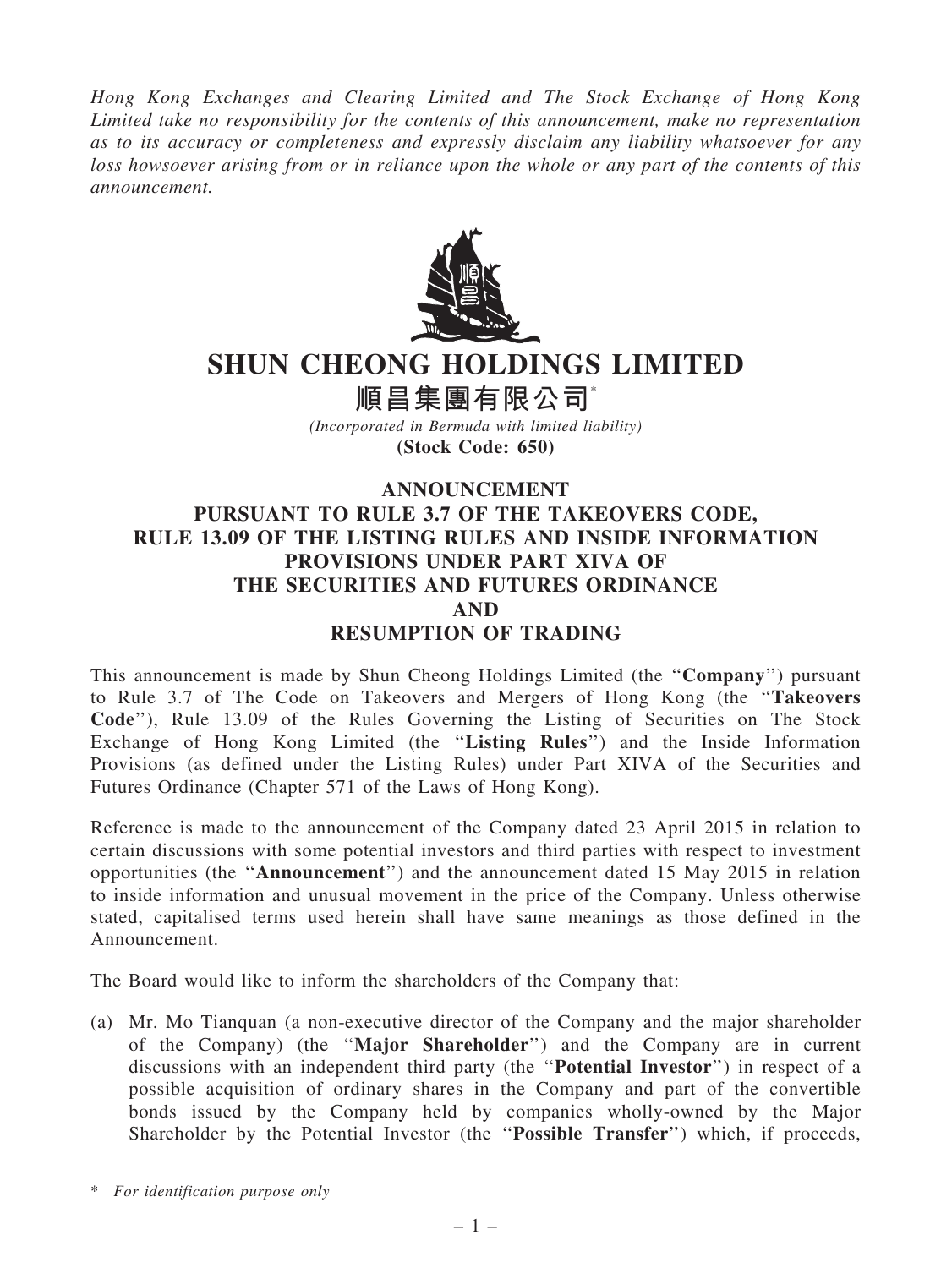may lead to a change in control of the Company and the making of a mandatory general offer under the Takeovers Code for all the issued shares and the outstanding securities of the Company (other than those already owned by or agreed to be acquired by the Potential Investor and parties acting in concert with them) (the ''Possible Takeover Offer'');

- (b) the Company and the Potential Investor are in current discussions in respect of a possible subscription of new ordinary and preferred shares in the Company by the Potential Investor and other independent third parties (the "Possible Subscription");
- (c) the Potential Investor has referred an opportunity to the Company in respect of a possible acquisition of a new business by the Company from independent third parties who are not connected persons of the Company or are not associates of the Potential Investor (the ''Possible Acquisition''); and the Company and the Potential Investor (in the capacity as the future majority shareholder of the Company upon completion of the Possible Transfer) are in discussions and negotiations in respect of (i) the Possible Acquisition, and (ii) in connection with the Possible Acquisition, an affiliated company of one of the vendors under the Acquisition will subscribe for a new convertible note in the Company (the ''Possible CN Subscription''); and
- (d) the Major Shareholder, the Company and the Potential Investor (in the capacity as the future majority shareholder of the Company upon completion of the Possible Transfer) are in current discussions and negotiations in respect of a possible disposal of the Company's business by the Company to a company wholly-owned by the Major Shareholder and the Potential Investor has also suggested certain proposals to the Company and the Major Shareholder regarding the payment of the consideration for the disposal (the ''Possible Disposal Arrangements''), together with the Possible Transfer, the Possible Takeover Offer, the Possible Subscription, the Possible CN Subscription and the Possible Acquisition, the ''Possible Transactions'').

It is currently proposed that the Possible Transfer will be conditional on, among other things, approvals of the Possible Subscription, the Possible Acquisition, the Possible CN Subscription and the Possible Disposal Arrangements by the Company's shareholders, the Stock Exchange and the Securities and Futures Commission (to the extent necessary).

It is also proposed that the Possible CN Subscription will be conditional on, among other things, completion of the Possible Acquisition. The Possible Subscription, the Possible Acquisition and the Possible Disposal Arrangements are inter-conditional and shall be completed simultaneously.

The Possible Acquisition and the Possible Disposal Arrangements if proceed may constitute notifiable transactions for the Company under the Listing Rules. The Possible Disposal Arrangements will also constitute connected transactions for the Company. Accordingly, the Possible Acquisition and the Possible Disposal Arrangements may be subject to approvals of the Company's shareholders and the Stock Exchange (to the extent necessary). The Possible Subscription and the Possible CN Subscription involve a possible issue of new shares under specific mandates and thus will also require approvals from the Company's shareholders and the Stock Exchange.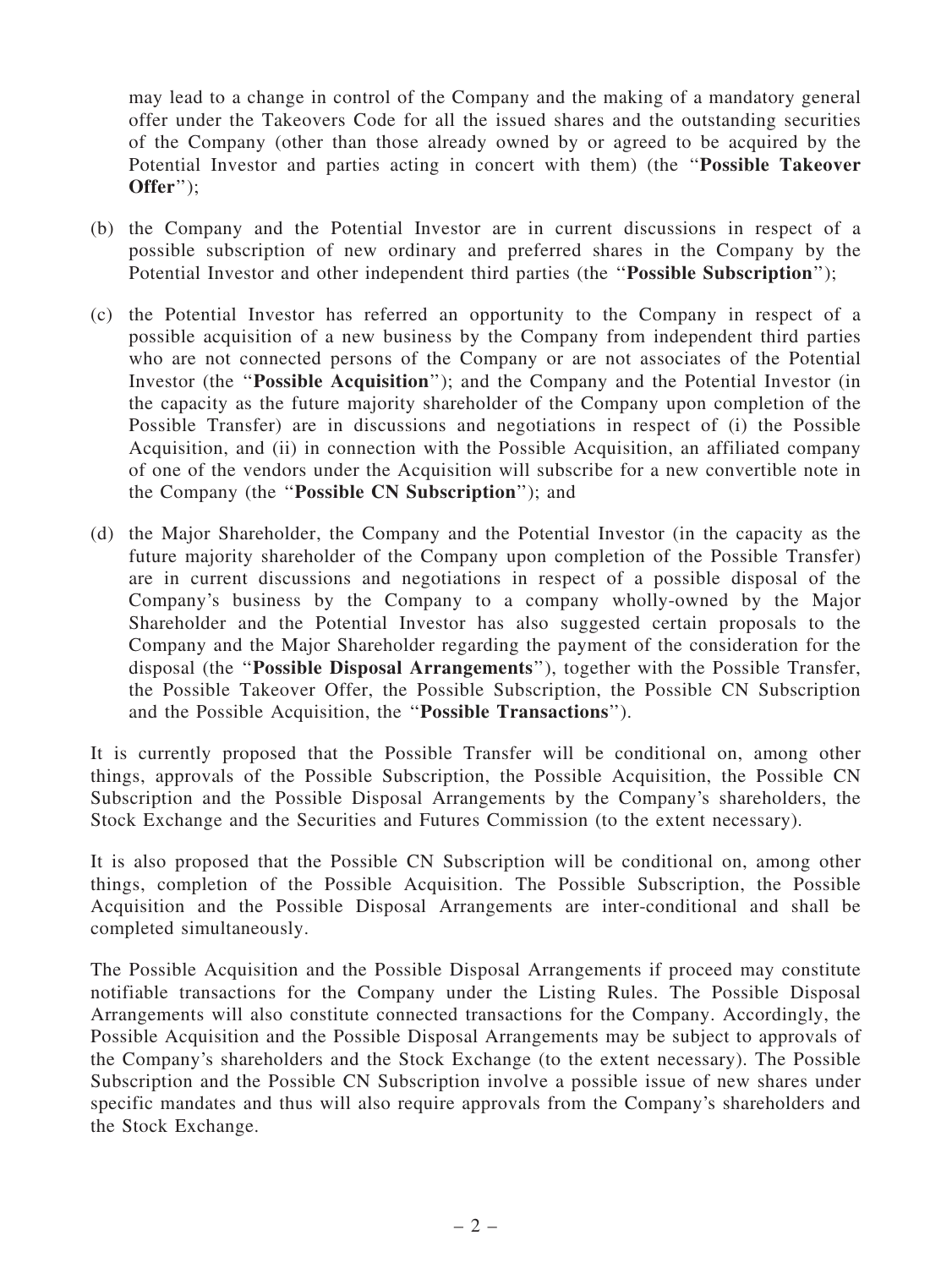The Possible Disposal Arrangements may constitute special deals under Rule 25 of the Takeovers Code and will be conditional upon obtaining the consent of the Executive Director of the Corporate Finance Division of the Securities and Futures Commission of Hong Kong (or any of its delegate(s)) and approval from the independent shareholders of the Company.

Mr. Mo wholly owns Upsky Enterprises Limited (''Upsky'') and Tanisca Investments Limited ("Tanisca"). As at the date of this announcement, Upsky held 209,753,409 ordinary shares of the Company representing an approximately 60.39% interest in the Company whilst Tanisca held convertible bonds with an aggregate principal amount of HK\$120 million convertible into 324,763,193 new ordinary shares at the current conversion price of HK\$0.3695 per ordinary share of the Company (the ''Convertible Bonds''). The Convertible Bonds were issued by the Company on 28 March 2008.

Discussions are still in progress, and no agreement regarding any of the Possible Transactions has been entered into. The Major Shareholder, the Company and the Potential Investor are proposing entering into an exclusivity agreement. The Company will make a separate announcement as soon as practicable if any exclusivity agreement is entered into among the Company, the Major Shareholder and the Potential Investor.

The structure of the Possible Transactions currently under negotiations may change. The Company would like to remind its shareholders and other prospective investors that the Possible Takeover Offer and/or the Possible Transactions may or may not proceed.

Save as disclosed above, the Board confirms that there are no negotiations or agreements relating to any intended acquisitions or realisations which are discloseable under Rule 13.23 of the Listing Rules, neither is the Board aware of any matter discloseable under the general obligation imposed by Rule 13.09 of the Listing Rules, which contains inside information.

Monthly announcement(s) setting out the progress of the discussions with the Potential Investor leading to the Possible Takeover Offer will be made until the announcement of firm intention to make an offer under Rule 3.5 of the Takeovers Code or of a decision not to proceed with the offer.

As at the date of this announcement, the Company has in issue a total of 347,326,000 shares and convertible bonds which carry rights to convert into 324,763,193 shares in full based on the existing conversion price. Save as aforesaid, the Company has no other relevant securities (as defined in Note 4 to Rule 22 of the Takeovers Code) as at the date hereof.

The associates of the Company (including shareholders having interests of more than 5% in the Company) are hereby reminded to disclose their dealings in any securities of the Company under Rule 22 of the Takeovers Code.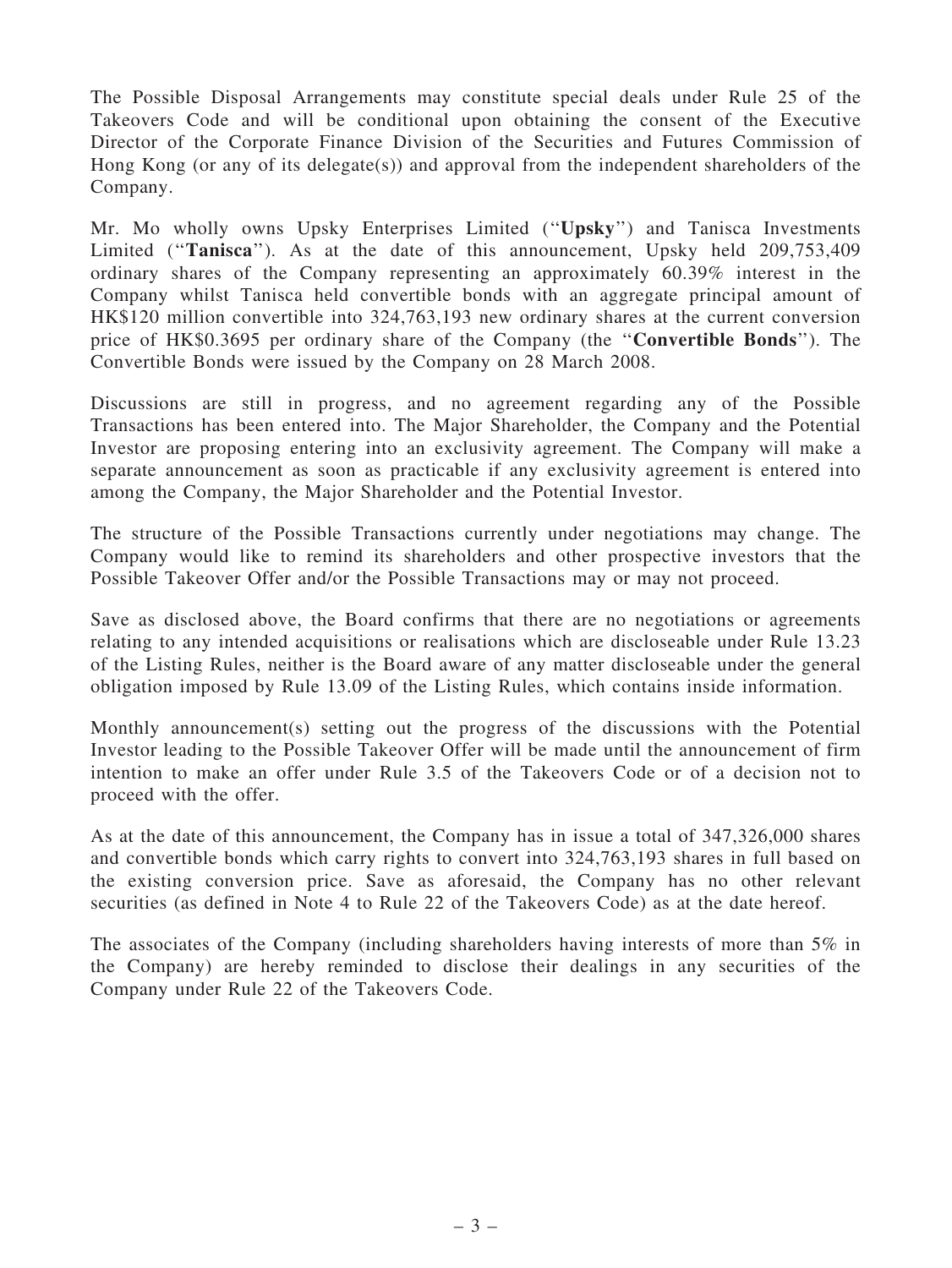## Responsibilities of stockbrokers, banks and other intermediaries

In accordance with Rule 3.8 of the Takeovers Code, reproduced below is the full text of Note 11 to Rule 22 of the Takeovers Code:

''Responsibilities of stockbrokers, banks and other intermediaries

Stockbrokers, banks and others who deal in relevant securities on behalf of clients have a general duty to ensure, so far as they are able, that those clients are aware of the disclosure obligations attaching to associates and other persons under Rule 22 and that those clients are willing to comply with them. Principal traders and dealers who deal directly with investors should, in appropriate cases, likewise draw attention to the relevant Rules. However, this does not apply when the total value of dealings (excluding stamp duty and commission) in any relevant security undertaken for a client during any 7 day period is less than \$1 million.

This dispensation does not alter the obligation of principals, associates and other persons themselves to initiate disclosure of their own dealings, whatever total value is involved.

Intermediaries are expected to co-operate with the Executive in its dealings enquiries. Therefore, those who deal in relevant securities should appreciate that stockbrokers and other intermediaries will supply the Executive with relevant information as to those dealings, including identities of clients, as part of that co-operation.''

## There is no assurance that any of the Possible Takeover Offer and the Possible Transactions mentioned in this announcement will materialize or eventually be consummated, Shareholders and the public investors are urged to exercise extreme caution when dealing in the Shares.

In the event that any transaction mentioned in this announcement materializes, the Company will comply with all applicable requirements under the Takeovers Code and the Listing Rules.

At the request of the Company, trading in the Company's shares on The Stock Exchange of Hong Kong Limited was halted with effect from 11:21 a.m. on 15 May 2015 pending the release of this announcement. Application has been made by the Company for resumption of trading in its shares on the Stock Exchange with effect from 9:00 a.m. on 9 June 2015.

> By order of the Board Shun Cheong Holdings Limited Cao Jing Executive Chairman

Hong Kong, 8 June 2015

As at the date of this announcement, the Board comprises the Executive Directors of the Company is Ms. Cao Jing (executive chairman) and Mr. Zhang Shaohua (managing director), the Non-executive Director is Mr. Mo Tianquan and the Independent Nonexecutive Directors are Prof. Ye Jianping and Mr. Palaschuk Derek Myles.